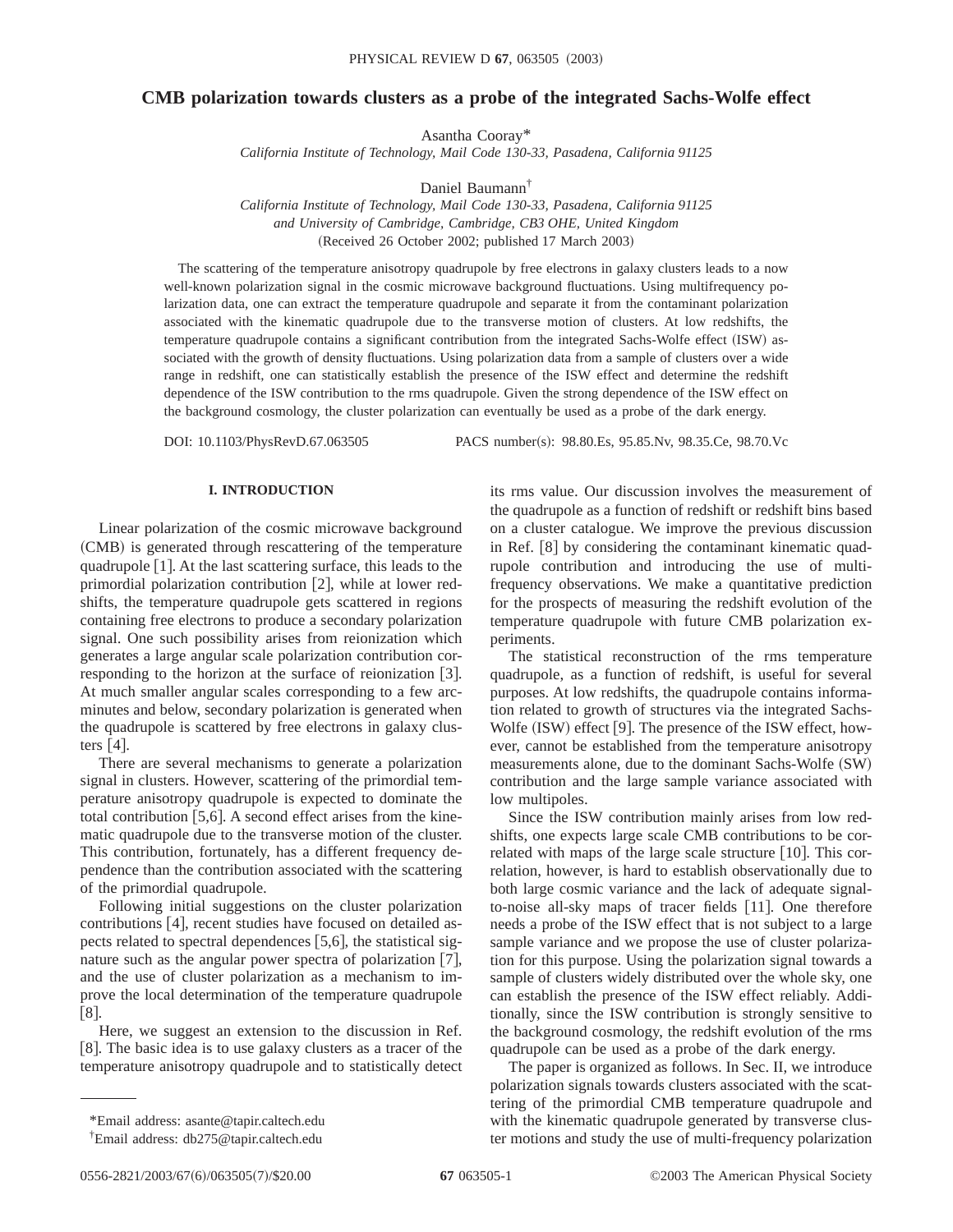observations as a way to separate these two contributions. We will then consider the reconstruction of the rms temperature quadrupole as a function of redshift using polarization observations towards a sample of galaxy clusters. We discuss our results in Sec. III.

#### **II. POLARIZATION TOWARDS CLUSTERS**

CMB polarization towards clusters is generated when the incident radiation has a nonzero quadrupole moment. The two dominant origins for this quadrupole moment are (a) a quadrupole from primordial CMB fluctuations, and (b) a quadrupole from the quadratic term in the Doppler shift if the scattering gas has a transverse velocity  $[5-7]$ . Towards a sufficiently large sample of galaxy clusters, we can write the total rms polarization contribution as  $[5]$ 

$$
P_{\text{tot}}^2 = P_{\text{prim}}^2 + P_{\text{kin}}^2,
$$
  

$$
P_{\text{prim}} = \frac{\sqrt{6}}{10} \langle \tau \rangle \frac{Q^{\text{rms}}(z)}{T_{\text{CMB}}},
$$
  

$$
P_{\text{kin}} = \frac{1}{10} g(x) \langle \tau \rangle \langle \beta_i^2 \rangle,
$$
 (1)

where  $\tau$  is the optical depth to scattering in each cluster:  $\tau$  $= \sigma_T \int dy n_e(y)$ . For an individual cluster, the optical depth can be constrained through the temperature fluctuation associated with the Sunyaev-Zel'dovich  $(SD)$  [4] effect. Since we are averaging over large samples of clusters, in Eq.  $(1)$ , we have considered the sample averaged optical depth,  $\langle \tau \rangle$ .  $\beta_t$  $=v_t/c$  gives the transverse component of the cluster velocity and  $g(x)$ , with  $x=h\nu/k_BT<sub>CMB</sub>$ , is the frequency dependence of the kinematic effect (discussed below).

Note that the rms quadrupole of temperature anisotropies, as a function of redshift, is related to the  $l=2$  contribution to the CMB power spectrum as measured by an observer at that redshift:  $Q_{\text{rms}}^2(z) = 5C_2(z)/4\pi$ . Large angular scale observations, such as from the Cosmic Background Explorer (COBE), constrain the variance of the temperature quadrupole today to be  $C_2(z=0) = (27.5 \pm 2.4 \ \mu K)^2$ , assuming a power-spectrum tilt of unity [12]. The quadrupole is highly uncertain due to the fact that one is limited to only five independent samples. Also, these observations do not allow a determination of the rms quadrupole at redshifts other than today's. However, measuring the CMB polarization towards galaxy clusters potentially allows one to probe the quadrupole moment at the cluster position  $[8]$ .

We can calculate the expected redshift evolution of the quadrupole based on the two sources of contributions, one at the surface of last scattering due to the SW effect and another at late times due to the ISW effect associated with a time evolving potential [9]. We write these two contributions to the power spectrum, projected to a redshift *z*, as

$$
C_{l}^{\text{SW}}(z) = \frac{\Omega_{m}^{2} H_{0}^{4}}{2 \pi a^{2} (r_{\text{rec}})} \int_{0}^{\infty} \frac{dk}{k^{2}} P(k, r_{\text{rec}}) j_{l}^{2} [k(r_{\text{rec}} - r_{z})],
$$
  
\n
$$
C_{l}^{\text{ISW}}(z) = \frac{18 \Omega_{m}^{2} H_{0}^{4}}{\pi} \int_{0}^{\infty} \frac{dk}{k^{2}} P(k, 0)
$$
  
\n
$$
\times \left[ \int_{r_{z}}^{r_{rec}} dr_{z}^{\prime} \frac{d}{dr_{z}^{\prime}} \left( \frac{G}{a} \right) j_{l} [k(r_{z}^{\prime} - r_{z})] \right]^{2}.
$$

Here,  $r<sub>z</sub>$  is the radial comoving distance out to redshift *z*,  $r<sub>rec</sub>$ is the distance to last scattering ( $z=1100$ ), and  $G(r<sub>z</sub>)$  is the growth rate of linear density fluctuations with  $\delta^{\text{lin}}(k, r_{z})$  $= G(r_z) \delta^{\text{lin}}(k,0)$  [13]. Here,  $\delta^{\text{lin}}(k,r_z)$  is the fluctuation in the linear density field and  $P(k, r<sub>z</sub>)$ , in Eq. (2), is its power spectrum.

In addition to scattering via the temperature anisotropy quadrupole, the kinematic quadrupole associated with the transverse motion also produces a polarization signal towards galaxy clusters  $[4-6]$ . To understand how this polarization contribution is generated, first consider electrons moving with peculiar velocity,  $\beta = v/c$ , relative to the rest frame defined by the CMB. The CMB spectral intensity in the mean electron rest frame is Doppler shifted:

$$
I_{\nu} = C \frac{x^3}{e^{x\gamma(1+\beta\mu)} - 1},
$$
\n(3)

where  $x = h \nu / k_B T_{CMB}$  and  $\mu$  is the cosine of the angle between the cluster velocity and the direction of the incident CMB photon. When expanded in Legendre polynomials, the intensity distribution is

$$
I_{\nu} = C \frac{x^3}{e^x - 1} \left[ I_0 + I_1 \mu + \frac{e^x (e^x + 1)}{2(e^x - 1)^2} x^2 \beta^2 \left( \mu^2 - \frac{1}{3} \right) + \dots \right] \tag{4}
$$

and contains the necessary quadrupole under which scattering generates a polarization contribution with Stokes parameters given by  $Q(\mu') = 1/10g(x)\beta^2(1-\mu')^2$  $=1/10g(x)\beta_t^2$ ,  $U(\mu')=0$  where  $\mu'$  is now the angle between the cluster velocity and the line of sight.

The CMB intensity,  $I(x)$ , and polarization  $P_{\text{prim}}(x)$ , due to the temperature quadrupole, have a spectral dependence given by the standard blackbody spectrum, with fractional polarization in temperature units related to that in intensity given by

$$
f(x) = \frac{xe^x}{e^x - 1}.
$$
 (5)

The fractional kinematic polarization, in intensity, has a spectral dependence given by

$$
P_{\text{kin}}(x) \propto \frac{e^x (e^x + 1)}{2(e^x - 1)^2} x^2.
$$
 (6)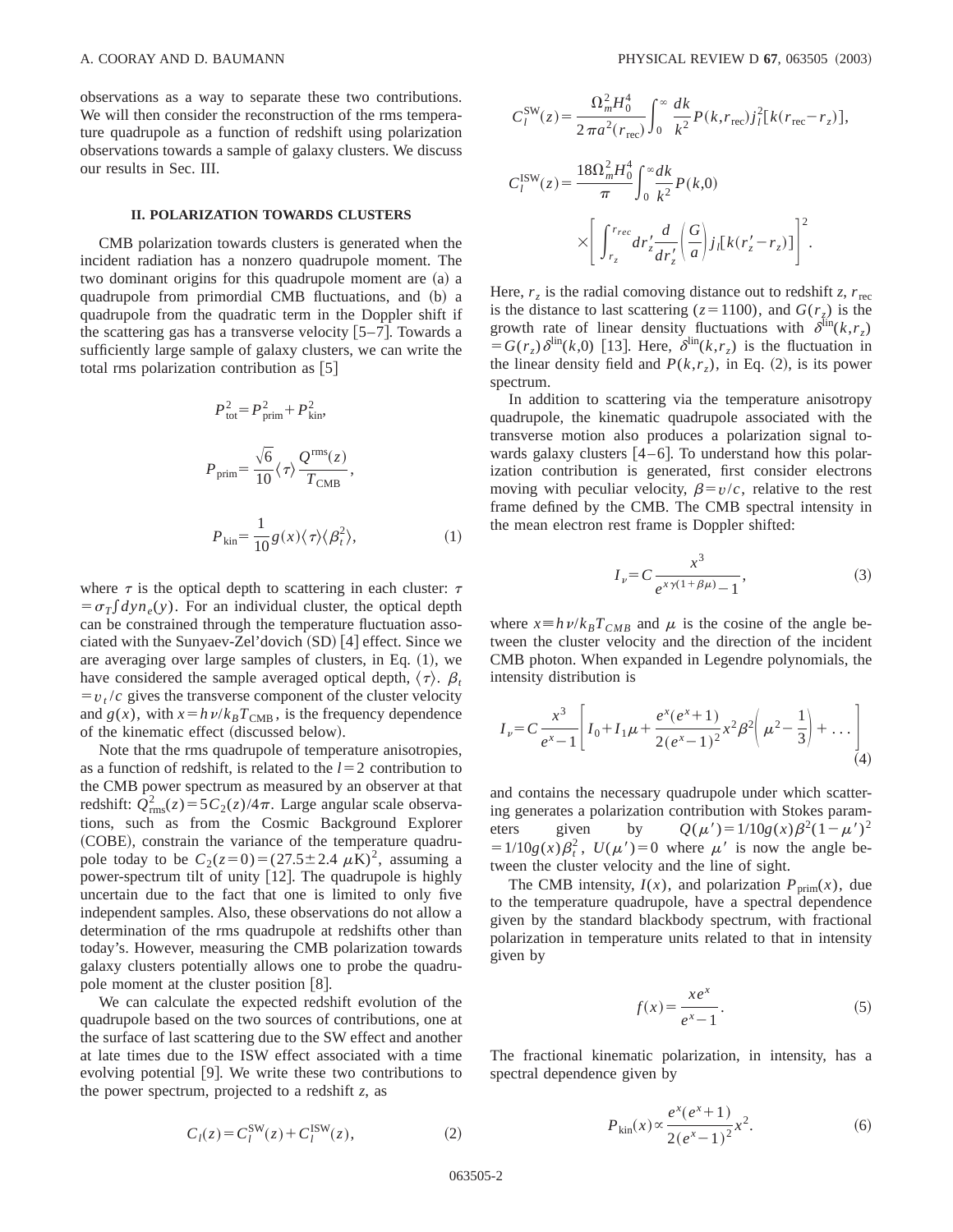Instead of working in intensity units, we will follow the usual approach and consider separations based on temperature units. Thus, we write the spectral dependence associated with the kinematic quadrupole, relative to CMB thermal temperature, as

$$
g(x) = \frac{x}{2} \coth\left(\frac{x}{2}\right). \tag{7}
$$

Note that the spectral dependence of the kinematic quadrupole contribution gives a potential method to separate the two contributions. This is similar to component separation suggestions in the literature as applied to temperature observations, such as the separation of the SZ thermal effect from dominant primordial fluctuations  $[14]$ .

# **A. Frequency separation**

Here, we will consider separation based on real space data instead of the multipolar analysis considered for the temperature  $[15]$ . We will briefly discuss the separation problem in the presence of noise. We refer the reader to Ref.  $[16]$  for further details. In the present case, the problem involves the extraction of the polarization associated with the primordial quadrupole, with the kinematic quadrupole considered as a source of confusion. We can write the total polarization towards a sample of clusters within a redshift bin as

$$
P = Q + K + N,\tag{8}
$$

where **Q** is the contribution due to the primordial quadrupole, **K** is the contribution due to the kinematic quadrupole and **N** characterizes the instrumental noise. The twodimensional vector field associated with polarization can be decomposed into two scalar quantities involving two orthogonal measurements, which we will simply denote as  $(P_x, P_y)$ . These orthogonal quantities can be related to the usual Stokes parameters involving *Q* and *U* or the gradient and curl representation of the spin-2 field involving *E* and *B* modes  $[17]$ .

We assume Gaussian noise with

$$
\langle N_x \rangle = 0,
$$
  

$$
\langle N_x^a N_x^b \rangle = C_{ab}^x,
$$
 (9)

and similarly for the *y* component. Here,  $a, b = 1, \ldots, N_{ch}$ label the different frequency channels of the experiment.

In Fig. 1, we illustrate the frequency dependence of the primordial and kinematic quadrupole contributions using allsky maps of the expected polarization. In these plots, each polarization vector, shown as lines, should be considered as a representation of the polarization towards a cluster at that location. The polarization pattern due to temperature quadrupole scattering is uniform and traces the underlying temperature quadrupole distribution. In describing the kinematic quadrupole we assume, for illustration purposes, a transverse velocity field with  $\langle \beta_t \rangle \sim 10^{-3}$  corresponding to a velocity of  $300 \text{ km sec}^{-1}$ . The polarization contribution due to the kinematic quadrupole, however, is random because transverse ve-



FIG. 1. (Color online only) The CMB polarization due to galaxy clusters. The polarization vectors give a representation of the expected polarization from a cluster at the corresponding location in the sky. The scale is such that the maximum length of the line corresponds to a polarization of  $4.9\tau \mu K$ . The background color represents the temperature quadrupole. The top plot shows the resulting polarization contribution due to scattering of the primordial temperature quadrupole alone. The middle map shows the total polarization contribution (primordial and kinematic) at 600 GHz; the total is clearly dominated by the primordial contribution. To highlight the kinematic polarization, in the bottom map, we arbitrarily increase its amplitude by a factor of 100. Note that even at high frequencies where the kinematic quadrupole is increased due to its spectral dependence, given in Eq.  $(7)$ , the primordial polarization still dominates the total contribution.

locities are uncorrelated; the correlation length of the velocity field of order 60 Mpc correlates velocities within regions of 1° when projected to a redshift of order unity. Such a correlation scale is much smaller than the all-sky maps we have considered in Fig. 1.

As shown in Fig. 1, even at high frequencies where the kinematic quadrupole is increased due to the spectral dependence, the primordial polarization still dominates the total contribution. This is also true when allowing for the fact that we may have underestimated the transverse velocity field; while the maximum primordial quadrupole related polarization remains at 4.9 $\tau$   $\mu$ K, the polarization associated with the kinematic quadrupole scales as  $0.27g(x)(\beta_t/0.001)^2\tau \mu K$ . To get a comparable contribution at frequencies of the order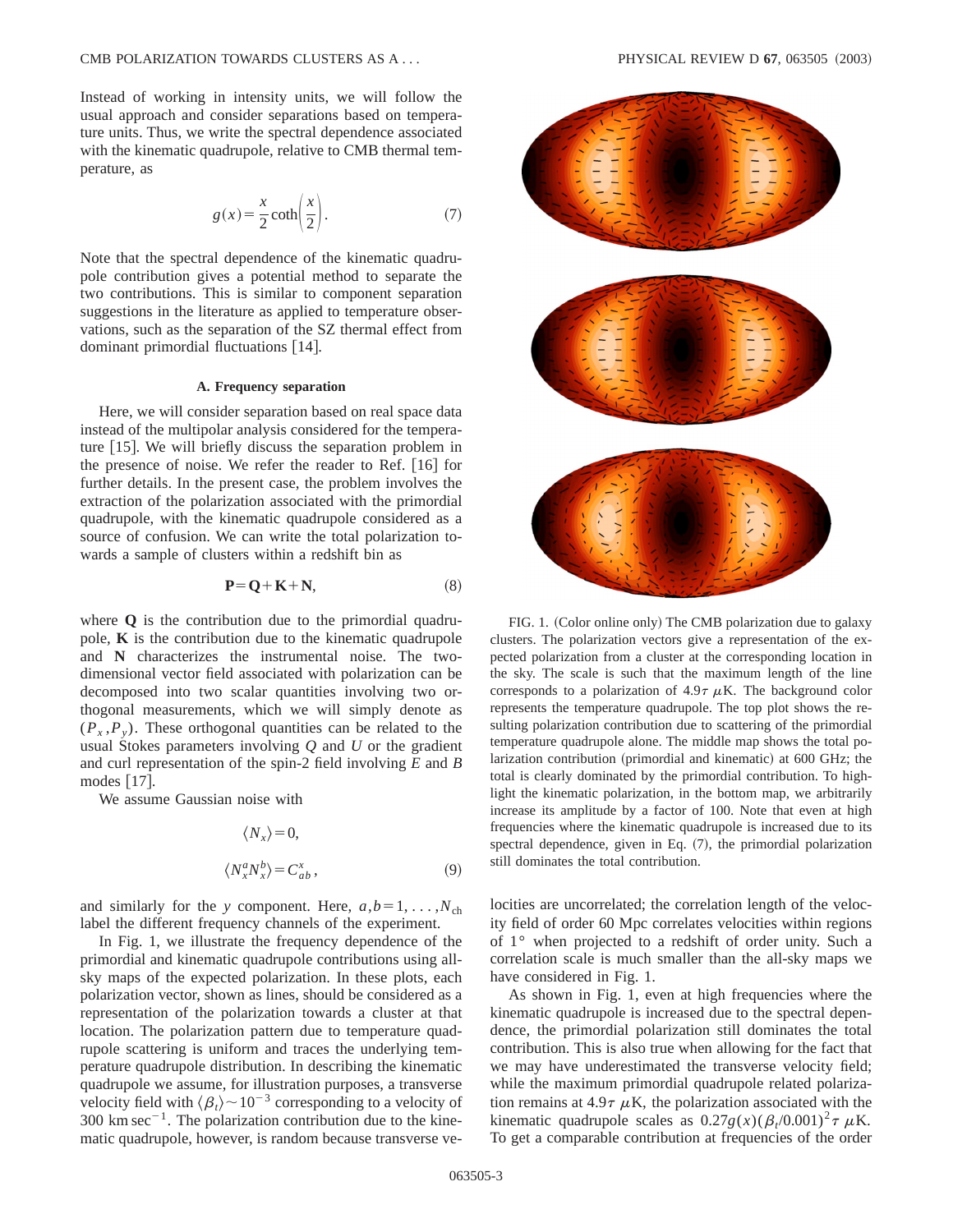of a few 100 GHz with  $g(x)$  few, the transverse velocity field should involve magnitudes of order 1000 km sec<sup>-1</sup>; such a high velocity is unlikely to be present in the large scale structure. The fact that primordial polarization dominates over the kinematic contribution even at high frequencies is useful for the present study since the reconstruction of the primordial quadrupole is not likely to be confusion limited.

To find the best-fit estimator  $\mathcal{P}^0$  associated with **Q**, and its variance, we calculate, for, say, one of the components of polarization,

$$
\frac{\delta}{\delta \mathcal{P}_x^i} \left\langle \left( P_x^a - \sum_{i=0}^1 \, g^i \mathcal{P}_x^i \right)^2 \right\rangle = 0. \tag{10}
$$

Here,  $i=0$  denotes the **Q** contribution and  $i=1$  denotes the **K** contribution.  $g^i$  defines the spectral dependence of both effects; by definition  $g^0=1$  as we consider variation of the kinematic quadrupole contribution relative to the thermal CMB.  $g^1$  is given by Eq. (7).

Following Ref. [16], we find the foreground degradation factor  $(F_{FD})$  as

$$
F_{\rm FD} = \left[ \frac{1}{1 - (g^0 \cdot g^1)^2 / g^1 \cdot g^1} \right]^{1/2},\tag{11}
$$

where the dot product is defined as

$$
A \cdot B \equiv \sigma_{\mathcal{P}_x}^{(0)2} \sum_{a,b=1}^{N_{\text{ch}}} A_a C_{ab}^{-1} B_b, \qquad (12)
$$

with variance in the absence of the kinematic quadrupole contribution given by

$$
\sigma_{\mathcal{P}_x}^{(0)2} = \frac{1}{\sum_{a=1}^{N_{\text{ch}}}} \frac{1}{[C_{ab}^x]^{-1}}.
$$
\n(13)

Finally, the variance in the presence of the kinematic quadrupole contribution is given by

$$
\sigma_{\mathcal{P}_x}^2 = (F_{\rm FD})^2 \sigma_{\mathcal{P}_x}^{(0)2}.
$$
 (14)

#### **B. Primordial quadrupole reconstruction**

We can calculate the expected errors in the primordial quadrupole reconstruction by considering the enhancement in the instrumental noise due to the separation of the contaminant kinematic quadrupole contribution. Under the assumption that the spectral dependence of the kinematic quadrupole,  $g(x)$ , is known, we can write the final variance of the determined quadrupole polarization as

$$
\sigma_{\mathcal{P}}^2 = 2(F_{\rm FD})^2 \bigg( \sum_{i=1}^{N_{\rm ch}} 1/\sigma_i^2 \bigg)^{-1} . \tag{15}
$$

Here, for simplicity, we have taken the instrumental noise covariance matrix to be diagonal with variance in each of the

polarization components given by  $\sigma_i^2$ . The factor of 2 accounts for the two polarization components,  $(P_x, P_y)$ , with equal variance. For the case of equal variance in all channels,  $\sigma = \sigma_i$ ,  $\sigma^2 \rightarrow 2(F_{\text{FD}})^2 \sigma^2/N_{\text{ch}}$  [16].

Given the uncertainty in the primordial polarization determination, Eq.  $(15)$ , we can calculate the expected uncertainty in the rms quadrupole by considering Eq.  $(1)$ . In Fig. 2, we show the redshift distribution of clusters expected from planned SZ surveys as calculated using the Press-Schechter [18] mass function based on analytic approaches in the literature  $[19]$ . Note that the selection functions of clusters in SZ surveys are essentially constant in mass over a wide range in redshift. An experiment such as the planned South Pole Telescope is likely to detect clusters down to a mass of  $10^{14}M_{\odot}$  [20]. Here, we assume a similar survey but roughly a factor of 2.5 increase in sky coverage with a total area of  $\sim$ 10000 deg<sup>2</sup>.

We bin the redshift distribution of these clusters in five bins between redshifts of 0 and 5. We calculate the optical depth to scattering in each of these clusters by assuming constant gas mass fractions and converting the gas mass in each cluster to a number density of electrons under spherical arguments. More specifically, we follow the approach in Ref. [21] and describe the electron distribution,  $n_e(r)$ , within clusters based on hydrostatic arguments related to the cluster dark matter potential formed by the universal halo profile of Ref. [22]. The normalization of this density profile is set by requiring the gas to total mass ratio,  $M_{\text{gas}}/M_{\text{tot}}$ , of clusters to agree with the universal baryon fraction given by  $\Omega_h/\Omega_m$ ; note that this condition sets the relative optical depths as a function of cluster mass. While most massive clusters have higher optical depths, they are less abundant. The ideal clusters for this study involve masses around  $10^{14}M_{\odot}$ .

Note that for the present calculation involving cluster polarization, we only require knowledge of the gas distribution and not of the temperature structure; the latter is somewhat uncertain due to processes such as cooling and heating within clusters. To account for instrumental effects, mainly the finite resolution of polarization maps that can be made, we smooth the polarization profile from each cluster with a Gaussian beam of 5 arc min. This value is taken to be consistent with future experiments such as Planck as well as planned ground-based experiments with bolometer arrays. In addition to the profile discussed in Ref.  $[21]$ , we also tested our calculations with profiles related to the  $\beta$  model,  $n_e(r)$  $\alpha (1+r^2/r_c^2)^{-3\beta/2}$ , but found consistent values. Therefore, we do not consider our choice of number density profile in individual clusters to be a major drawback when discussing potential detectability of the ISW signature with cluster polarization.

The optical depths, averaged over the beam size, range from 0.005 to 0.02 for individual clusters and typical polarization contributions, due to the temperature quadrupole, range from 0.02 to 0.1  $\mu$ K. While one would require highly sensitive observations with an instrumental noise contribution below this level to detect the polarization contribution reliably towards an individual cluster, for the study suggested here, this is not necessary. Since we are attempting to make a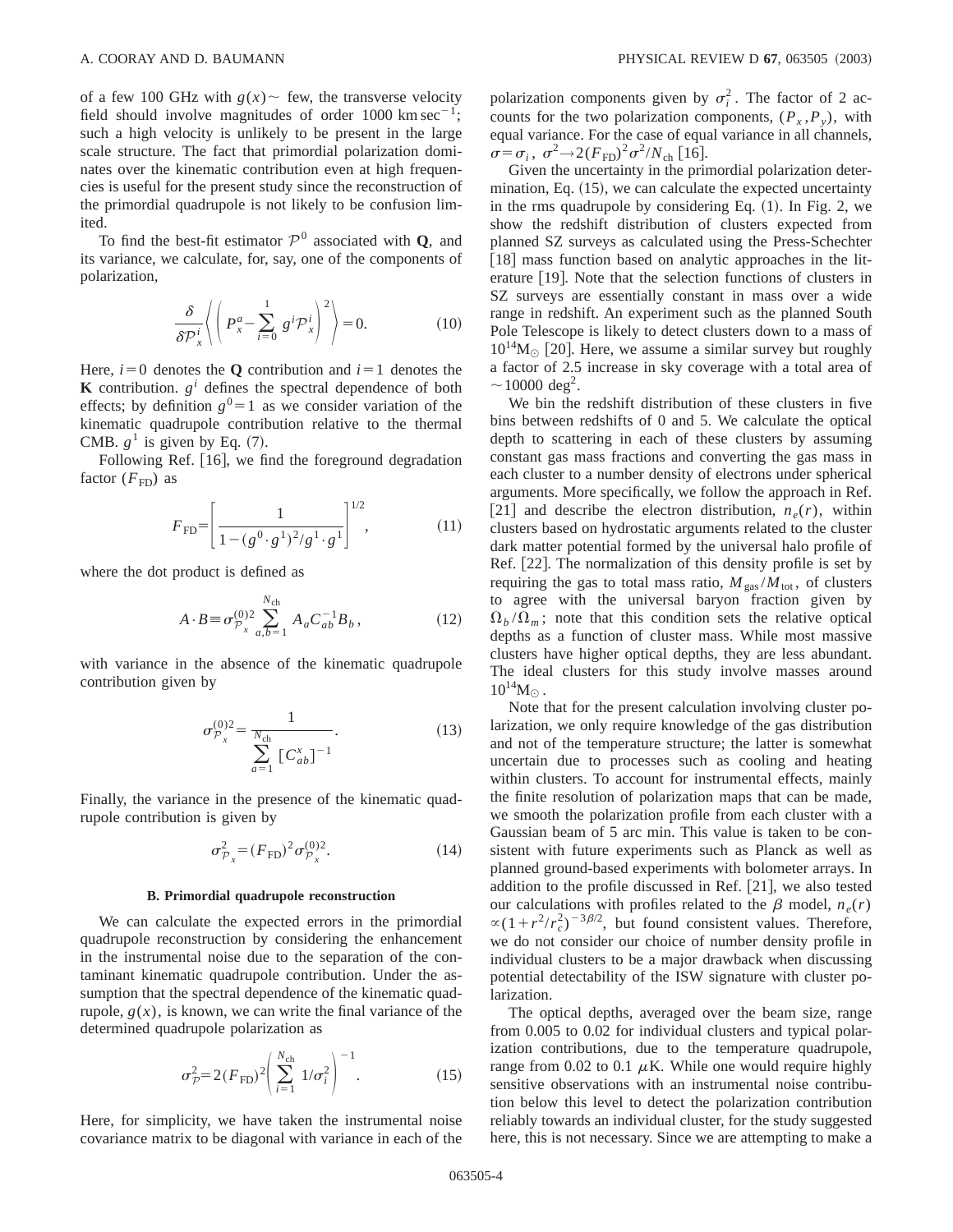

FIG. 2. (Color online only) The expected redshift distribution of galaxy clusters in SZ surveys (a). The upcoming surveys, such as the one planned with 4000 deg<sup>2</sup> observations with the South Pole Telescope, can probe mass limits down to  $10^{14}M_{\odot}$  and with the Planck surveyor down to  $5 \times 10^{14} M_{\odot}$ . The rms temperature quadrupole as a function of redshift (b). The error bars illustrate the expected uncertainties in the reconstruction of the rms temperature quadrupole from follow-up multifrequency polarization observations of galaxy clusters with a catalogue down to  $10^{14}M_{\odot}$  and covering 10000 deg<sup>2</sup> (see text for details). In  $(c)$ , the large single error illustrates the expected uncertainty with the whole-sky Planck cluster catalogue down to a mass limit of  $5 \times 10^{14}$ M<sub> $\odot$ </sub> and using Planck polarization observations of the same clusters.

statistical detection of the rms quadrupole, one can average over large samples of clusters widely distributed on the sky and the final variance in the rms quadrupole can be improved, in principle, by the number of individual clusters.

To consider the frequency separation of the cluster polar-

ization contributions, we assume an experiment with observational frequencies at 30, 100, 200 and 400 GHz with a final polarization sensitivity of 1  $\mu$ K in each of the channels. The frequency degradation factor  $(F_{FD})$  in this case is 2.07. For polarization sensitive Planck channels, at 147, 217 and 545 and published sensitivities ranging from 10 to 560  $\mu$ K, we determined a  $F_{FD}$  of 4.1. In general a low frequency channel at the Rayleigh-Jeans limit is required to reduce the degradation in noise, due to frequency cleaning, to factors of 2 and below.

Using  $F_{FD}$  for our four channel experiment and the redshift distribution of clusters, we can now determine how well the rms quadrupole can be established. We illustrate the expected rms quadrupole and errors around the top curve in Fig. 2. Here, we have taken a flat cosmological model with a matter density, in units of the critical density,  $\Omega_m = 0.35$ , baryon density  $\Omega_b$ =0.05, dark-energy density  $\Omega_x$ =0.65 with an equation of state  $w=-1.0$ , a Hubble constant *h*  $=0.65$ , and a spectral index of  $n=1$  for primordial density perturbations. This corresponds to the usual case of a cosmological constant. We have normalized matter fluctuations to scales of  $8h^{-1}$  Mpc, with  $\sigma_8 = 1.0$ . For illustration purposes, we also show the expected rms temperature quadrupole for  $w=0$ ; this corresponds to the case where dark energy behaves as matter, leading to an Einstein–de Sitter cosmology. In such a cosmology,  $d/dr$ <sub>z</sub>( $G/a$ ) = 0 [Eq. (2)] and there is no ISW contribution to the rms quadrupole.

We also make use of the Planck cluster catalogue as well as Planck polarization observations with expected sensitivities. The Planck SZ cluster catalogue is expected to detect clusters down to a mass limit of  $5 \times 10^{14}$ M<sub>( $\odot$ </sub> [23]. While the number of counts per steradian is lowered  $(Fig. 2)$ , on gains by the fact that the Planck catalogue is all sky. Still, due to the poor sensitivity of polarization observations, the reconstruction is noise dominated and no useful information can be obtained by binning the catalogue as a function of redshift. Thus, we combine all data in a single bin to estimate the rms temperature quadrupole. With Planck, one can determine the excess quadrupole, but it is unlikely that detailed information on its evolution can be established. We therefore suggest follow-up observations of the same cluster catalogue either through individual targeted observations or as part of a post-Planck polarization mission that may attempt to detect the signature of inflationary gravitational waves.

In estimating quadrupole reconstruction errors, we have ignored uncertainties associated with the determination of optical depth in each cluster. In the case of Planck data, if the optical depth can be established at the level of a few tens of percent or better, the final uncertainty in the temperature quadrupole reconstruction from polarization will be dominated by noise associated with polarization measurements and not in the determination of individual cluster optical depth; given current expectations based on cluster scaling relations, it is very likely that one can determine the optical depth to tens of percent or better in upcoming data.

For the suggested improved polarization experiment, the situation, however, is different. For the polarization noise there to dominate the final quadrupole reconstruction, optical depths to individual clusters should be known at the level of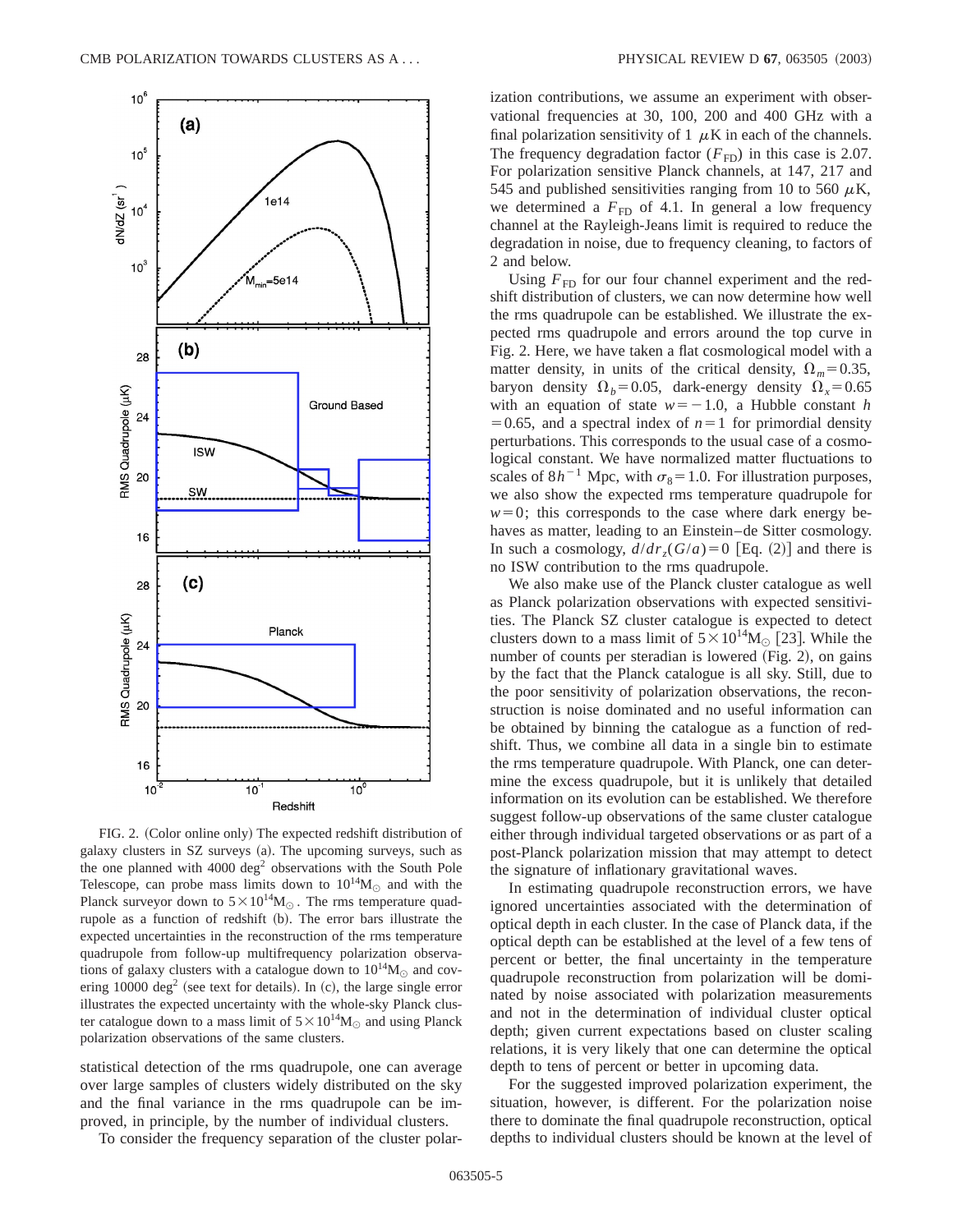a few percent or better. Such a determination will require an improved understanding of cluster gas physics so that one can reliably convert the observed SZ thermal and kinetic temperature decrements to measurements of optical depth. During the Planck era, with the availability of multifrequency data, we expect that such a determination may be possible. Furthermore, potential studies with clusters, such as the one proposed here, motivate improvements in our understanding of cluster physics and we do not consider our inability to determine optical depths to be the limiting factor.

### **III. DISCUSSION**

As illustrated in Fig. 2, a CMB temperature and polarization survey of  $10000 \text{ deg}^2$  down to a fixed mass limit of  $10^{14}M_{\odot}$  can be used to reliably reconstruct the rms temperature quadrupole and its evolution. The temperature information is used to detect and catalogue clusters as well as to determine the optical depth to scattering. The same cluster sample is then followed up with multi-frequency polarization observations. In reconstructing the primordial temperature quadrupole, one is using these clusters as a tracer population in which each cluster individually provides information on the quadrupole.

The first attempt to perform a study similar to this will come from Planck's temperature and polarization observations. While Planck will provide an adequate size catalogue of clusters distributed over the whole sky, the poor sensitivity of polarization observations prevents one from extracting detailed information on the evolution of the temperature quadrupole. The Planck catalogue, however, can be used to potentially detect the excess of the temperature quadrupole rms at low redshifts due to the ISW effect.

For a more detailed detection of the ISW effect, including its redshift evolution, one needs an order of magnitude higher sensitivity polarization observations than Planck. An opportunity for such a study can be considered with respect to planned SZ surveys with telescopes such as the South Pole Telescope. If these upcoming observations can be made sensitive to polarization, the cluster catalogue detectable from such wide field SZ surveys can potentially be used for a more reliable reconstruction of the ISW signature. The advent of polarization sensitive bolometers suggest that such possibilities will be within reach over the next decade.

The suggested reconstruction here is beyond what was considered in Ref. [8]. Here, in addition to establishing the quadrupole, we have suggested the use of its evolution to directly observe the presence of the ISW effect. Since large angular scale temperature observations or cross correlations of the temperature with maps of the local universe cannot be used to establish the ISW effect reliably, cluster polarization observations provide an indirect method for this purpose.

The reconstruction, however, is subject to several confusions. Here, we have considered the confusion associated with the kinematic quadrupole contribution and have suggested the use of multifrequency polarization observations as a way to separate the two contributions. With adequate frequency coverage, this separation can be achieved with an increase in the variance of polarization noise by a factor of up to  $\sim$  2.

In addition to the kinematic quadrupole polarization, galaxy clusters also produce polarization signals associated with two other mechanisms that generate a local quadrupole. These effects are due to the intrinsic quadrupole associated with double scattering effects within a single cluster. After the first scattering, the CMB acquires an local anisotropy both due to thermal and kinematic effects. Second scattering then produces polarization. The polarization associated with the thermal effect is proportional to  $\tau^2 kT_e / m_e c^2$ . The kinematic double scattering induces a polarization signal proportional to  $\tau^2\beta$ . The frequency dependence of the polarization will be the same as that of the thermal or kinematic effect, respectively. Both second scattering effects are expected to be small due to their dependence on  $\tau^2$ . Additionally, for double scattering with a kinematic intrinsic quadrupole, when averaging over large samples, one expects  $\beta \approx 0$  due to the randomness associated with the large scale velocity field. This will further suppress the contaminant signal. Including the double scattering associated with a thermal intrinsic quadrupole leads to biases in the rms quadrupole estimate of the order of a few percent in  $\mu$ K. For unbiased estimates of the quadrupole, one can potentially account for this contaminant with prior knowledge of  $\tau$  and  $T_e$ .

In addition to establishing the presence of the ISW effect reliably, the reconstruction is also useful for cosmological purposes. As is now well known, the ISW contribution, and thus the rms quadrupole, is strongly sensitive to basic properties of the dark energy such as its equation of state. Although not considered in this paper, the ISW contribution also varies significantly with clustering aspects of the dark energy component beyond the usual smooth assumption, such as in the generalized dark matter models of Ref. [24]. Considering a Fisher-matrix approach to the measurements shown in Fig. 2, assuming a cosmological model with the fiducial parameters listed earlier, we determined that one can extract the equation of state of the dark energy, *w*, with an uncertainty of  $\sim$  0.3. Beyond estimates of cosmology, we suggest that in the future a reconstruction such as the one discussed here should be considered to establish the presence of the ISW effect and its evolution.

# **ACKNOWLEDGMENTS**

We thank A. Challinor and I. Maor for useful comments on our paper. This work was supported in part by DOE DE-FG03-92-ER40701, the Sherman Fairchild Foundation (A.C.), and Caltech (D.B.). A.C. thanks the Kavli Institute for Theoretical Physics (supported by NSF PHY99-07949) for hospitality while this work was completed. D.B. thanks the Astrophysics Group of the Cavendish Laboratory where parts of this work were carried out.